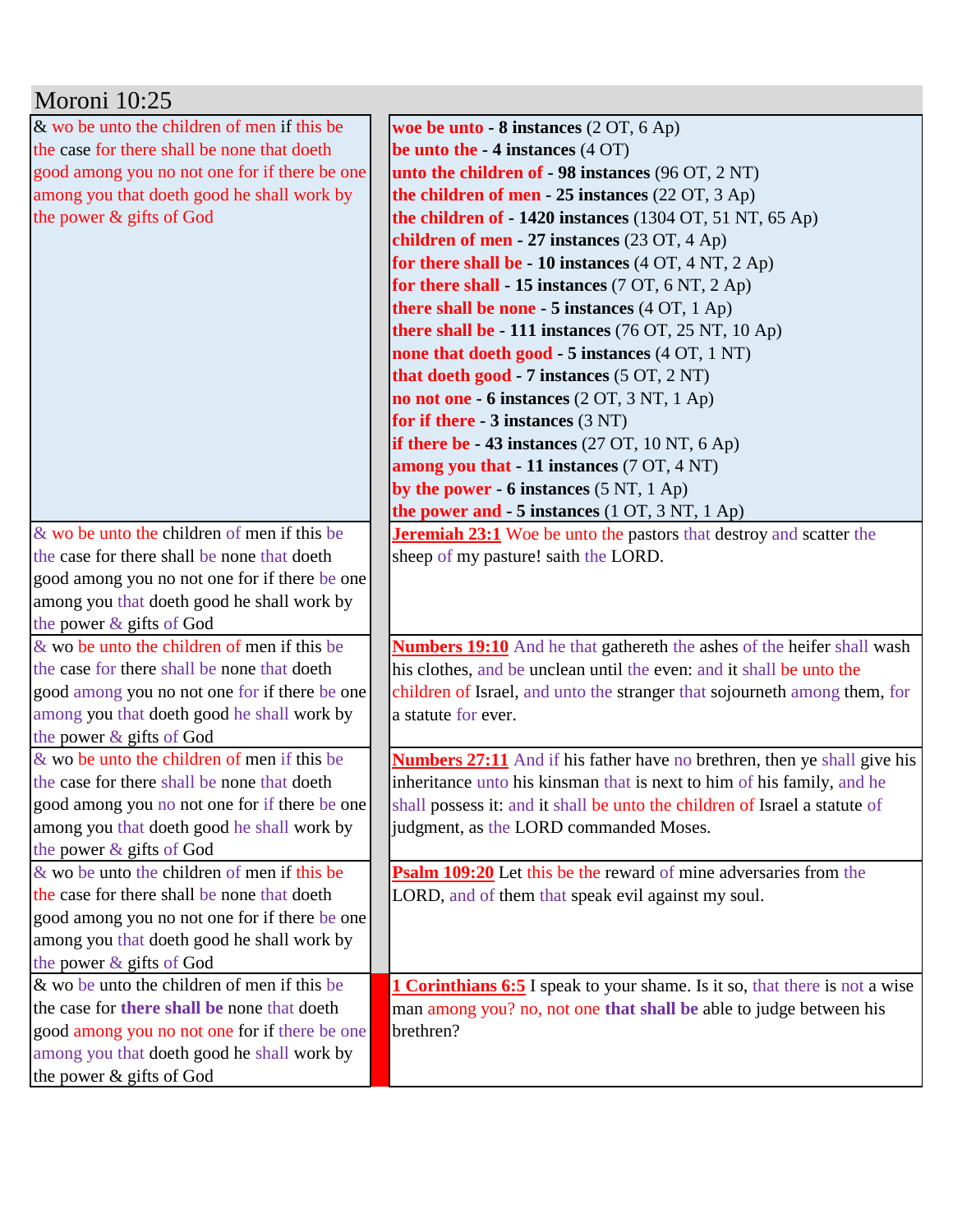| $\&$ wo be unto the children of men if this be | 2 Corinthians 8:12 For if there be first a willing mind, it is accepted          |
|------------------------------------------------|----------------------------------------------------------------------------------|
| the case for there shall be none that doeth    | according to that a man hath, and not according to that he hath not.             |
| good among you no not one for if there be one  |                                                                                  |
| among you that doeth good he shall work by     |                                                                                  |
| the power & gifts of God                       |                                                                                  |
| & wo be unto the children of men if this be    | John 1:26 John answered them, saying, I baptize with water: but there            |
| the case for there shall be none that doeth    | standeth one among you, whom ye know not;                                        |
| good among you no not one for if there be      |                                                                                  |
| one among you that doeth good he shall work    |                                                                                  |
| by the power & gifts of God                    |                                                                                  |
| $\&$ wo be unto the children of men if this be | <b>Ecclesiasticus 16:11</b> And if there be one stiffnecked among the people,    |
| the case for there shall be none that doeth    | it is marvel if he escape unpunished: for mercy and wrath are with him;          |
| good among you no not one for if there be one  | he is mighty to forgive, and to pour out displeasure.                            |
| among you that doeth good he shall work by     |                                                                                  |
| the power & gifts of God                       |                                                                                  |
| $\&$ wo be unto the children of men if this be | <b>Zechariah 14:9</b> And the LORD shall be king over all the earth: in that     |
| the case for there shall be none that doeth    | day shall there be one LORD, and his name one.                                   |
| good among you no not one for if there be one  |                                                                                  |
| among you that doeth good he shall work by     |                                                                                  |
| the power & gifts of God                       |                                                                                  |
| $\&$ wo be unto the children of men if this be | <b>Ecclesiasticus 14:7</b> And if he doeth good, he doeth it unwillingly; and at |
| the case for there shall be none that doeth    | the last he will declare his wickedness.                                         |
| good among you no not one for if there be one  |                                                                                  |
| among you that doeth good he shall work by     |                                                                                  |
| the power & gifts of God                       |                                                                                  |
| & wo be unto the children of men if this be    | <b>Ecclesiasticus 14:5</b> He that is evil to himself, to whom will he be good?  |
| the case for there shall be none that doeth    | he shall not take pleasure in his goods.                                         |
| good among you no not one for if there be one  |                                                                                  |
| among you that doeth good he shall work by     |                                                                                  |
| the power & gifts of God                       |                                                                                  |
| $\&$ wo be unto the children of men if this be | <b>Daniel 11:23</b> And after the league made with him he shall work             |
| the case for there shall be none that doeth    | deceitfully: for he shall come up, and shall become strong with a small          |
| good among you no not one for if there be one  | people.                                                                          |
| among you that doeth good he shall work by     |                                                                                  |
| the power $\&$ gifts of God                    |                                                                                  |
| & wo be unto the children of men if this be    | <b>Deuteronomy 15:19</b> All the firstling males that come of thy herd and of    |
| the case for there shall be none that doeth    | thy flock thou shalt sanctify unto the LORD thy God: thou shalt do no            |
| good among you no not one for if there be one  | work with the firstling of thy bullock, nor shear the firstling of thy           |
| among you that doeth good he shall work by     | sheep.                                                                           |
| the power & gifts of God                       |                                                                                  |
| $\&$ wo be unto the children of men if this be | <b>Hebrews 2:4</b> God also bearing them witness, both with signs and            |
| the case for there shall be none that doeth    | wonders, and with divers miracles, and gifts of the Holy Ghost,                  |
| good among you no not one for if there be one  | according to his own will?                                                       |
| among you that doeth good he shall work by     |                                                                                  |
| the power & gifts of God                       |                                                                                  |